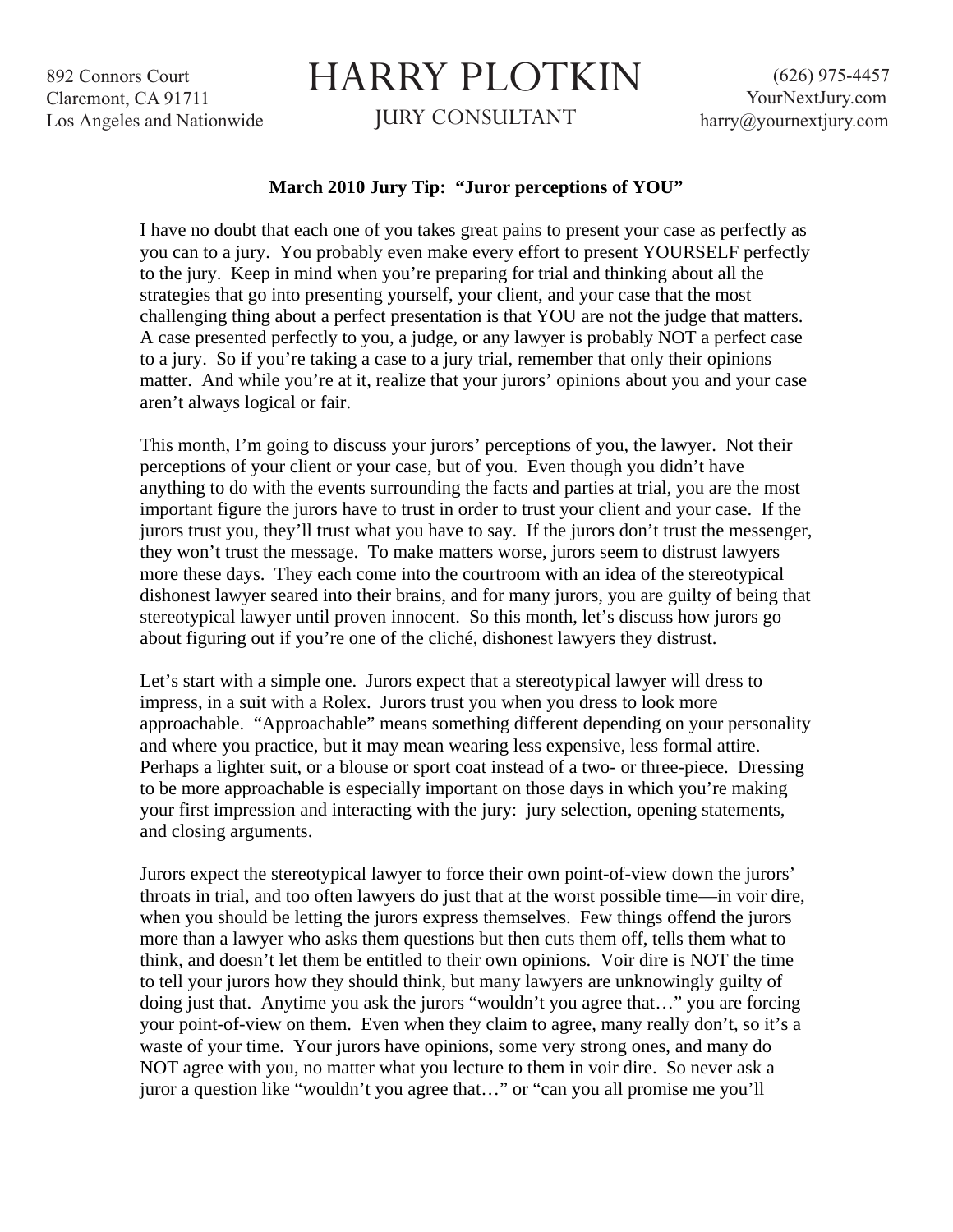follow the court's instruction that…" If a juror doesn't agree, or doesn't really think the jury instruction is fair, they won't be persuaded, no matter what they say, and they'll resent you for asking.

Jurors trust you when you listen to them. Voir dire is your only opportunity to show them that you want to listen to them. And even though there are ways to subtly persuade jurors in voir dire, a large part of voir dire should involve shutting up and letting the jurors tell you how they feel. You can kill two birds with one stone during jury selection—by asking open-ended questions and asking lots of "how do you feel about that?" questions, you'll not only identify hostile jurors to de-select and learn how your remaining jurors feel about the issues of your case, but just as importantly you'll show your jurors that you care enough to listen. Jurors trust lawyers who listen, and voir dire is your best and only chance to show your jurors that you accept and understand every point-of-view. Invite disagreements, listen carefully and understandingly to jurors who are completely hostile to your case issues, and show even the craziest jurors that you understand what they're saying and how they feel.

During trial, jurors expect the stereotypically dishonest, defensive lawyer to OBJECT a lot. They expect you to object every time the other side says something damaging to your case that worries you. In fact, most jurors believe that every time a lawyer objects, it's BECAUSE they are nervous, guilty, or worried about what the other side is going to share with the jury. Jurors ALWAYS want to know the whole story, so they don't like it when they feel that you're trying to hide interesting information from them. When a lawyer objects early and often in trial, the jurors do NOT get the impression that the other side is crossing a line, even if the judge sustains the objections. Having talked with jurors after trials, with shadow jurors during trials, and having overheard actual jurors during trials, believe me—the jurors usually believe that objections are lawyers' ways of hiding the whole story and the truth from the jury.

As painful as it may be to hold back an objection when the other side says something inappropriate, weigh the benefits of objecting with the risk of making your jurors' suspicious. Usually their imaginations conjure up much more damaging assumptions than what the other side would have said. In most situations, it may be better to hold your objection and remain calm. Jurors trust you when you appear calm and unfazed by everything the other side says. And if you have to object, as much as judges hate this, explain your objection out loud in terms the jury can understand. Instead of "objection, calls for speculation!" you might say "objection, the witness is guessing, not giving facts!"

Jurors expect the stereotypical, dishonest lawyer to avoid talking about the most glaring weaknesses in their case. Jurors don't just expect dishonest lawyers to object when it comes up; they also expect you to actively ignore the topic in hopes that the jurors won't notice. The jurors may be right. Too many lawyers don't know what to do with the most worrisome issues in their case and become paralyzed in their ability to talk about it to the jury. But unless the other side does you a favor and doesn't mention the issue, it's going to come up, and the jurors WILL notice if you avoid it. Even worse, your jurors will get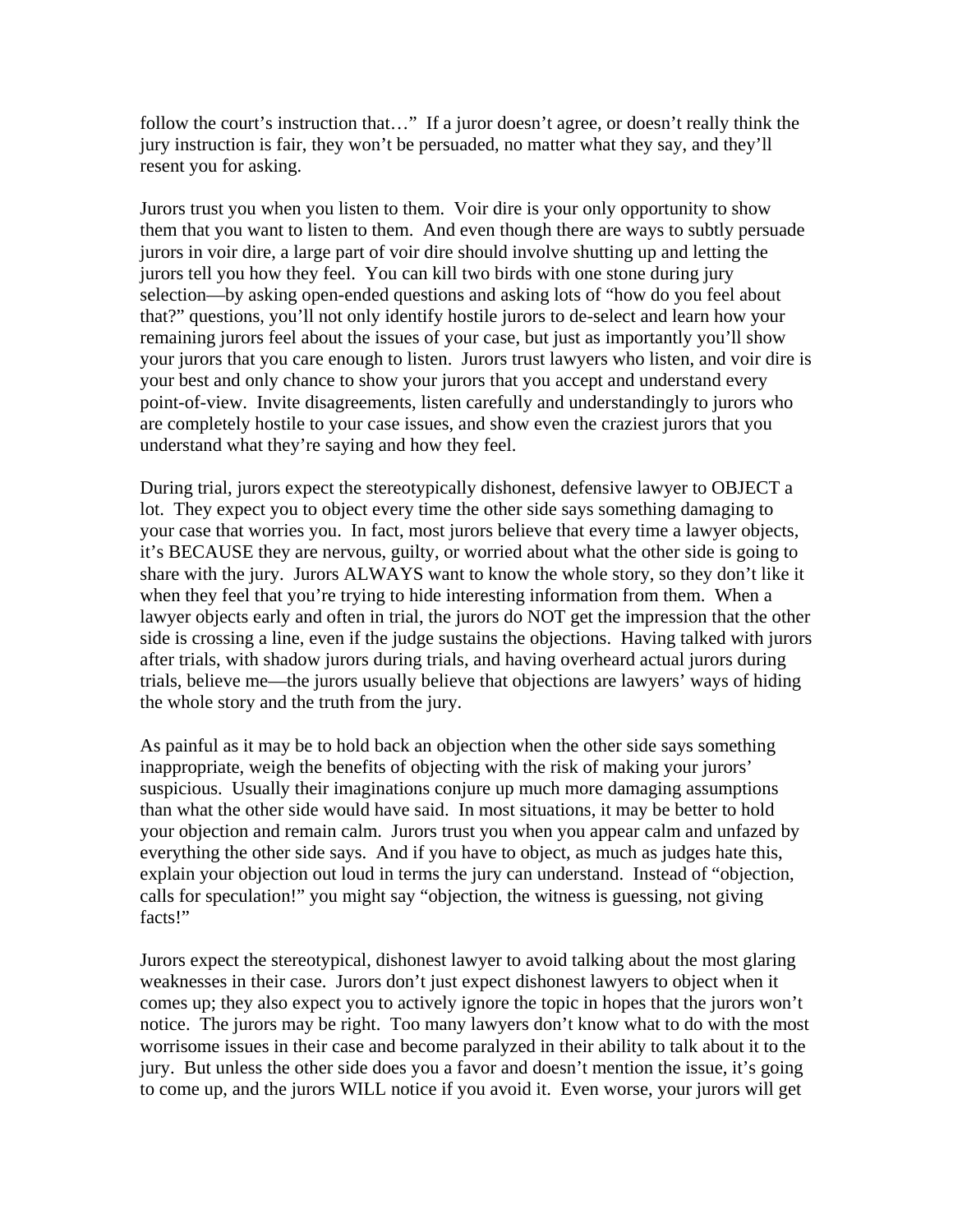the impression that you're HIDING the issue from them, even when you're only ignoring or avoiding it because you can't figure out what to say about it.

Believe it or not, jurors trust you when you talk about your worst issues and make honest admissions that seem to be detrimental to your case. Jurors are always surprised when lawyers openly admit concerns in voir dire, and they find it refreshingly honest. You'd be amazed at how much credibility you build simply by asking the question. And as I've said in past jury tips, jurors get the impression that if you're not worried about talking about a challenging issue, then it must not be that damaging an issue for you. Take great pains to identify the elephant in the room and talk about it, especially if the other side is going to bring it up.

Jurors expect the stereotypical lawyer to be biased and subjective toward their side of the case, which brings up a strange phenomenon. You and I know that subjectivity and advocacy is how the system is SUPPOSED to work, but jurors miss this point. Jurors believe that honest lawyers are objective and honest—even to their own client's detriment, perhaps—and that subjective, biased lawyers are dishonest. In a recent case I was involved in, we asked jurors if they believed a lawyer representing his or her spouse would be more or less objective than any other lawyer. The judge was incredulous— "why are you asking such a ridiculous question? Lawyers aren't supposed to be objective!" But when the jurors returned their questionnaires, their responses told a different story—some felt that lawyers representing spouses could be "objective," while others believe they couldn't be trusted if they were "subjective." So your jurors' trust depends largely on a concept that isn't part of our system of justice—impressions of your honesty and objectivity.

When you start your opening statement on the attack, aggressively advocating a position before your jurors have had a chance to make their minds up about what happened, your jurors get the impression that you're the stereotypical, SUBJECTIVE lawyer. Your jurors don't really think about the fact that you've studied the case for months or years and are ready to make critical judgments. To them, taking a position too early in your opening shows that you jump to conclusions too quickly, that you'll argue for your client no matter what the evidence shows, and that you're once again going to force your pointof-view on the jurors instead of letting them make up their own minds.

Jurors trust you when you tell them what happened in your opening statement before you start taking a position and pressuring them with arguments. When you tell the story of what happened objectively and stay off your soap box for the first half of your opening statement, the impression the jurors get is that YOU are being careful about making up your mind and that YOU needed to know the whole story before drawing reasonable conclusions.